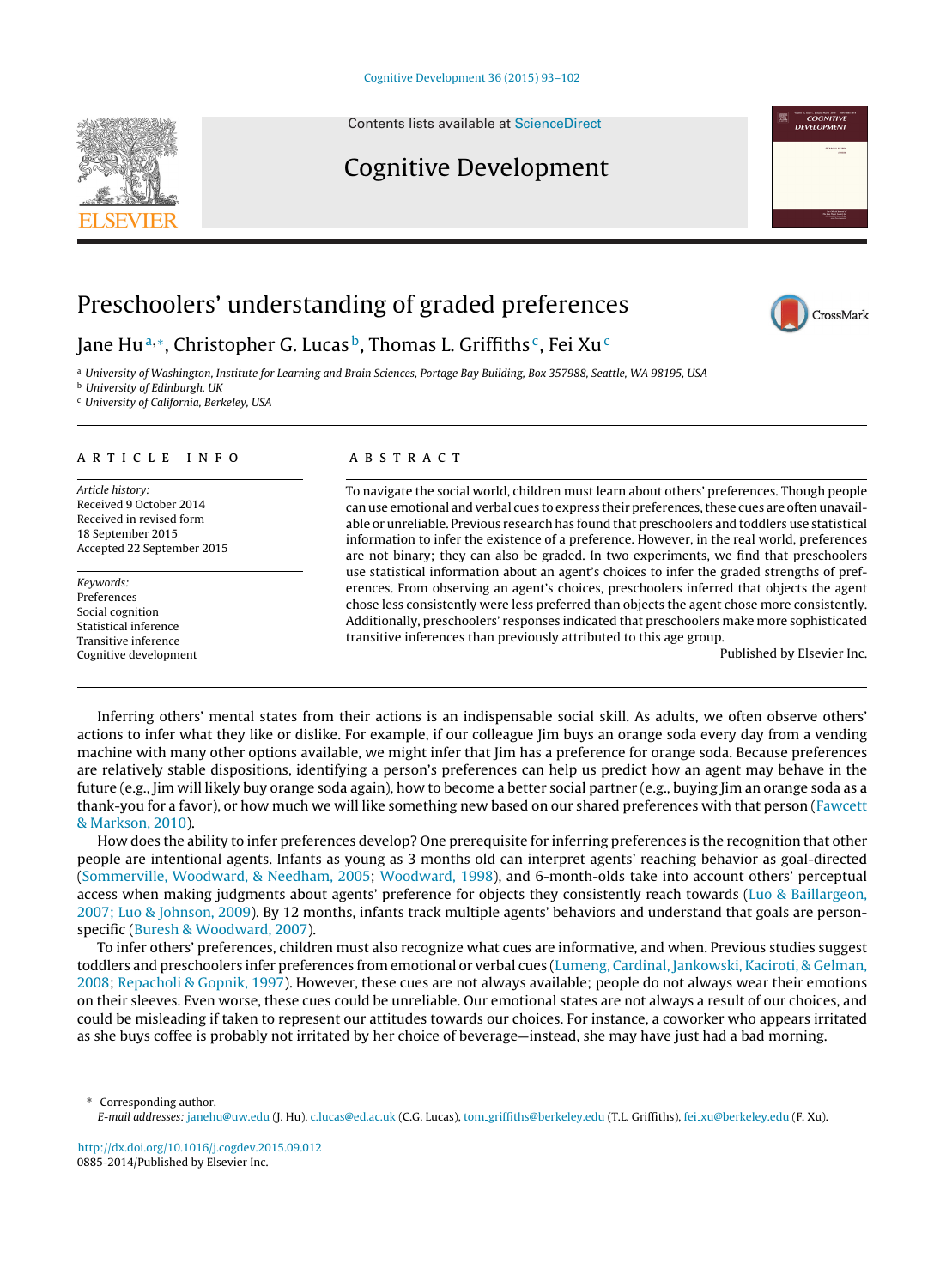In the case of inferring preferences, the choices an agent makes are often more reliable cues than their emotional or verbal responses. Actions often reflect preferences, as people tend to choose options they like or avoid options they do not. Recent studies suggest children use statistical evidence to infer preferences; preschoolers and 20-month-old toddlers infer that a puppet has a preference when its choices are inconsistent with random sampling ([Kushnir,](#page-8-0) [Xu,](#page-8-0) [&](#page-8-0) [Wellman,](#page-8-0) [2010;](#page-8-0) [Ma](#page-8-0) [&](#page-8-0) [Xu,](#page-8-0) [2011\).](#page-8-0) Preschoolers also use non-random sampling and multiple agents as cues to the generalizability of preferences [\(Diesendruck,](#page-8-0) [Salzer,](#page-8-0) [Kushnir,](#page-8-0) [&](#page-8-0) [Xu,](#page-8-0) [2014\).](#page-8-0)

Children's ability to identify a preference for one object over another – i.e., an agent likes object X more than object Y, or Y more than X – is well established. However, inferring the gradedness of preferences is more complex. When inferring the existence of a preference, one can succeed by using a binary heuristic – for instance, violation of randomness – as cues, but inferring graded preferences requires an extra step: comparing the degree of preference of multiple options to one another.

Previous developmental research suggests children may have some key skills to help them recognize and compare graded preferences. Five-year-olds have been found to understand scalar implicature—specifically, they are able to recognize the distinction between "all" and "some" [\(Papafragou](#page-8-0) [&](#page-8-0) [Musolino,](#page-8-0) [2004;](#page-8-0) [Papafragou](#page-8-0) [&](#page-8-0) [Tantalou,](#page-8-0) [2003\).](#page-8-0) Research on preschoolers' transitive inference abilities also suggests that children may have some ofthe elementary skills necessary for inferring graded preferences. The earliest transitive inference studies found that 4-year-old children struggle with transitive inference in word problems [\(Piaget,](#page-8-0) [1928,](#page-8-0) [1955\),](#page-8-0) but this failure could have been due to memory limitations. Other studies found that 4-yearolds can make transitive inferences about spatial position with help from visual cues like ordered rods or block towers to aid memory ([Andrews](#page-8-0) [&](#page-8-0) [Halford,](#page-8-0) [1998;](#page-8-0) [Bryant](#page-8-0) [&](#page-8-0) [Trabasso,](#page-8-0) [1971;](#page-8-0) [Halford,](#page-8-0) [1984;](#page-8-0) [Pears](#page-8-0) [&](#page-8-0) [Bryant,](#page-8-0) [1990\).](#page-8-0)

More recently, work by [Mou,](#page-8-0) [Province,](#page-8-0) [and](#page-8-0) [Luo](#page-8-0) [\(2014\)](#page-8-0) found that infants demonstrate transitive reasoning abilities about others' preferences: if an agent repeatedly reaches for A over B and B over C, then 16-month-olds show surprise (i.e., longer looking time) if the agent reaches for C instead of A. Even children as young as 9 months show surprise when an experimenter grasps an object inconsistent with the hierarchy of choices she previously demonstrated ([Robson,](#page-8-0) [Lee,](#page-8-0) [Kuhlmeier,](#page-8-0) [&](#page-8-0) [Rutherford,](#page-8-0) [2014\).](#page-8-0) Other research suggests that these abilities could extend to the social domain. [Mascaro](#page-8-0) [&](#page-8-0) [Csibra](#page-8-0) [\(2014\)](#page-8-0) found 15-month-olds make incremental inferences about dominance relationships. While their study does not directly address the question of transitive inference, making incremental inferences is an essential skill for recognizing broader social structures. Interestingly, their data found children had an easier time recognizing linear relationships than circular ones, another skill that would assist with children's transitive inference abilities.

Children's performance in causal learning tasks also suggests they can make transitive inferences about causes and effects. Children as young as three years have demonstrated an understanding that if X causes Y and Y causes Z, then X causes Z, and five-year-olds can explicitly state the necessity of Y in the relationship between X and Z [\(Shultz,](#page-8-0) [Pardo,](#page-8-0) [&](#page-8-0) [Altmann,](#page-8-0) [1982\).](#page-8-0) Furthermore, [Schulz,](#page-8-0) [Gopnik](#page-8-0) [and](#page-8-0) [Glymour](#page-8-0) [\(2007\)](#page-8-0) found that preschoolers successfully identify transitive relationships between causes. Children were introduced to an electronic toy that contained a switch and two gears, and watched an experimenter intervene on the toy (i.e., turning the switch on or off, or removing one of the gears) to infer the causal relationships between the components of the toy. Depending on the result of the experimenter's interventions, children inferred different transitive causal relationships between the components—for instance, that the switch causes Gear 1 to spin, which causes Gear 2 to spin, vs. the Switch causes Gear 2 to spin, which causes Gear 1 to spin.

However, transitive inference in causal relationships differs from transitive inference in preferences in a crucial way: the relationships between causes change with the omission of a causal element, whereas the relationships between preferences do not. To use the Schulz, Gopnik, and Glymour study as an example, if the switch causes Gear 1 to spin, which causes Gear 2 to spin, Gear 1 is necessary for the transitive relationship between the Switch and Gear 2; i.e., without Gear 1, turning on the Switch may not cause Gear 2 to spin. In transitive inferences about preferences; however, the existence of an intermediate preference does not change the relationship between other preferences. For instance, if one prefers X most, Y next most, and Z least, one could still infer that X is preferred to Z without any knowledge of where Y falls on the spectrum of preferences

The task we used in the current studies asked children to infer an agent's graded preferences from their choices, and further investigated children's transitive inference abilities in a social domain. Experiment 1 examined the inferences children make about an agent's preferences after observing his choices. This task required children to integrate information from two relational premises – the agent's choices between objects A and C, and B and C – to make inferences about an agent's overall preferences for A, B, and C by asking children to predict which of those objects would be preferred to a novel object D. In demonstrations, children saw that A was very consistently chosen over C, whereas B was only somewhat consistently chosen over C. Unlike other transitive inference tasks which show A> B and B > C, children could not use adjacent pairings to infer A> B > C; rather, they had to make inferences about the relative preferences of A and B relative to C.

Moreover, the experiment was designed to elucidate what strategies children were using to evaluate the agent's preferences: the agent was faced with the A/C pairing and B/C pairing different numbers of times, so that children would arrive at different inferences about the agent's preference. An easy heuristic to use would be for children to infer the agent had a preference for the object chosen the most absolute number of times; the more sophisticated strategy would be to infer a preference for objects based on the proportion of times the object was chosen.

### **1. Experiment 1: inferring graded preferences**

In Experiment 1, participants watched as Duckie, a puppet, chose one of two objects. When object A and object C were presented, Duckie chose A 5 out of 5 times (100%). When objects B and C were presented, Duckie chose B 7 out of 10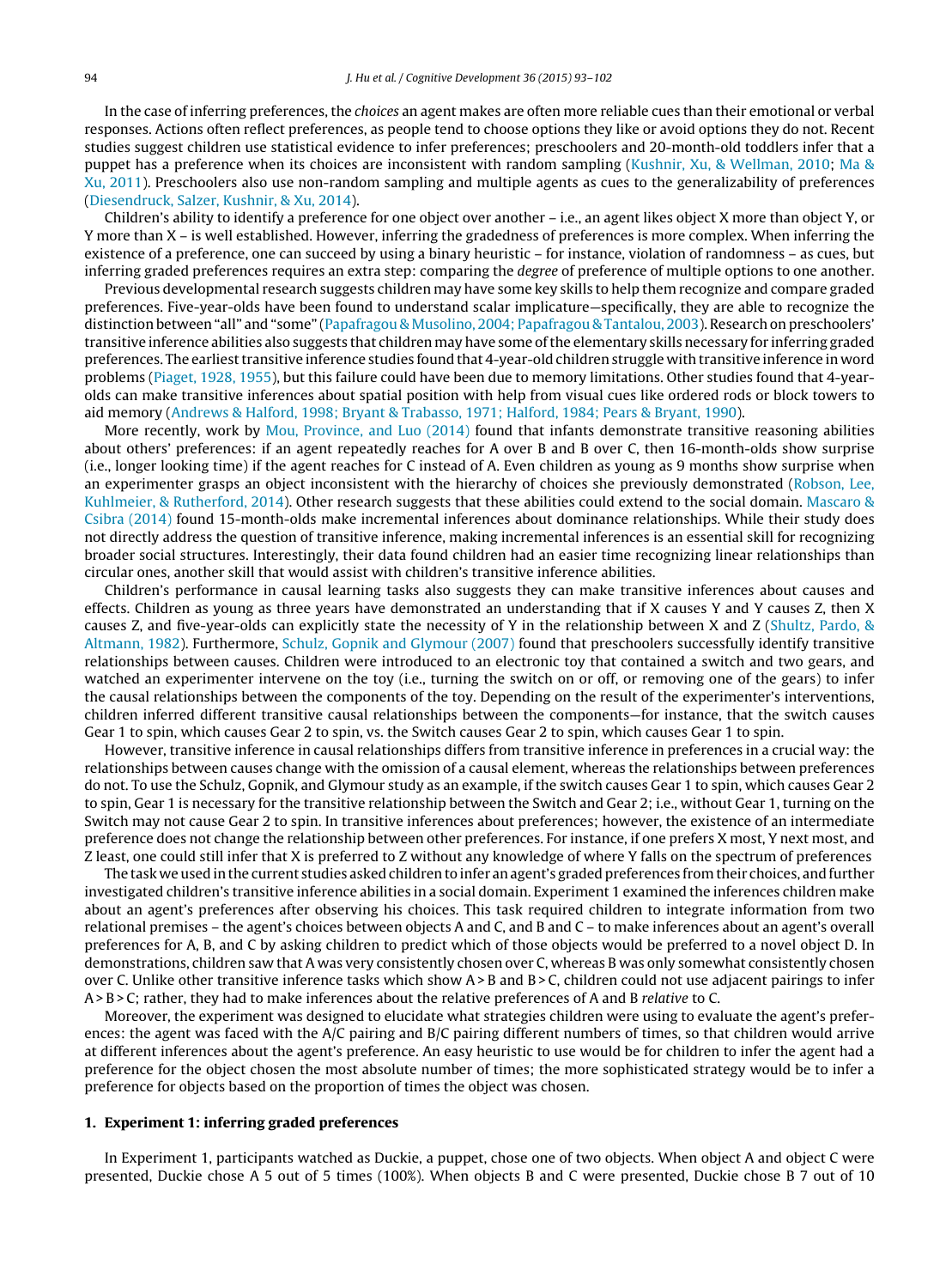<span id="page-2-0"></span>

**Fig. 1.** Materials used in Experiment 1.

times (70%). Thus overall, object A was chosen 100% of the time over competitors, object B was chosen 70% of the time, and object C was only chosen 20% of the time (3 out of 15 times), consistent with a hierarchy of preferences where A is the most preferred, B is the second most preferred, and C is the least preferred (see Fig. 1 for a schematic representation of the procedure). Duckie's choices were designed to control for mere association effects; in order to succeed at inferring this hierarchy of preferences, children must infer that the relative proportion of Duckie's choices, not absolute number of choices, indicate his preferences, and there is no direct evidence that A> B > C; rather, children must make inferences about the relative strength of preferences for A vs. B by comparing Duckie's choice rates of A over C and B over C.

Children were asked to make inferences about Duckie's preferences in two test questions. In the first test question, participants were asked to give Duckie the object they believed he would like the most: object A (chosen in 100% of the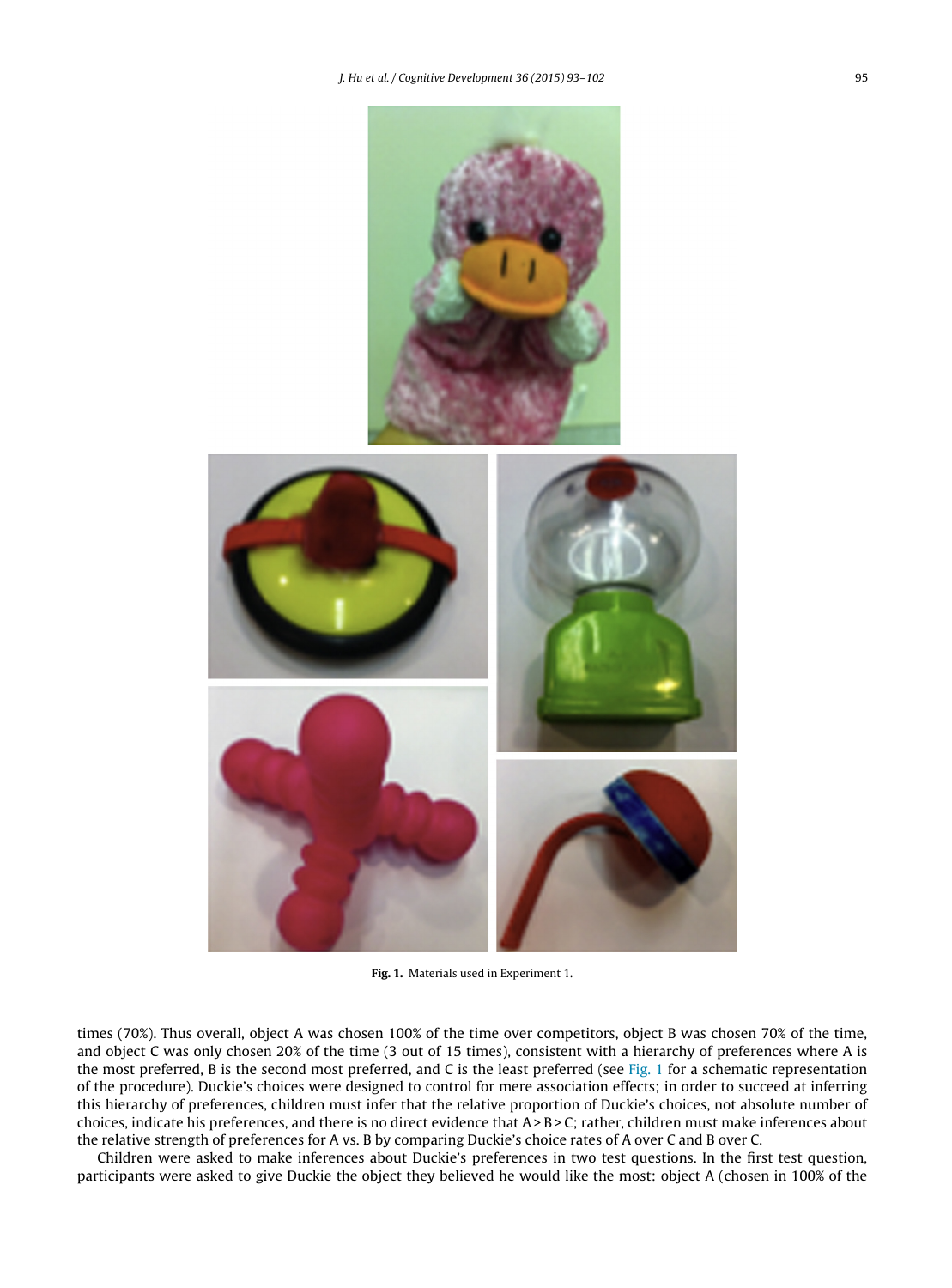| Table 1                                                                                        |  |
|------------------------------------------------------------------------------------------------|--|
| Children's rate of selection of stimulus objects in baseline questions from Experiments 1 & 2. |  |

| Object # |                 | Object description Number of times object appeared as baseline option Number of times selected by a participant Rate of selection |    |     |
|----------|-----------------|-----------------------------------------------------------------------------------------------------------------------------------|----|-----|
|          | Candy dispenser | 58                                                                                                                                | 28 | 48% |
|          | Disc            | 64                                                                                                                                | 28 | 44% |
|          | J-Shaped object | 62                                                                                                                                | 33 | 53% |
|          | L-Shaped object | 58                                                                                                                                | 36 | 62% |

trials it appeared in) or B (chosen in 70% of the trials it appeared in). If children tracked the proportion of Duckie's choices for A and B in the demonstration phase, they should infer that Duckie prefers object A over B. In contrast, if they inferred preferences by the absolute number of times the objects were chosen, they would infer Duckie preferred B over A.

In the second test question, participants were asked to judge Duckie's preferences for objects A–C compared to a novel object D. Participants were asked to give Duckie the object he preferred from the following pairs: A/D; B/D; and C/D. Given that Duckie did not make any choices that involved D, children should view D as a neutral object; if children inferred that Duckie's choices of A–C represent graded preferences, this should influence the rates of their choices for A–C compared to D. Specifically, they should infer that strongly preferred objects would be preferred to D, whereas dispreferred objects would continue to be dispreferred relative to D. Therefore, children should believe that Duckie is very likely to prefer object A over D, somewhat likely to prefer B over D, and unlikely to prefer C over D.

## 1.1. Method

### 1.1.1. Participants

Participants were 31 preschoolers (mean age = 4 years 5 months; range = 44–63 months; 14 female). Participants were recruited in a major metropolitan city by mail and phone calls or from local preschools, and were predominantly Caucasian and middle class. An additional two children were tested, but were uncooperative and thus excluded.

### 1.1.2. Materials and procedure

A set of four novel objects was used in the study (see [Fig.](#page-2-0) 1); which objects were designated as A, B, C, or D were counterbalanced.

To minimize novelty effects, the study began with a familiarization phase where children played with the four objects. If children did not spontaneously play with them, the experimenter picked up each object, presented it to the child, and asked, "Did you see this one?"

A strong positive or negative preference for any specific object could affect children's test responses, so each child was asked a baseline question to assess their preferences. The experimenter presented each participant with two objects randomly selected from the full set of four stimuli objects. The experimenter then asked, "which one do you like more?" Whether the baseline question was presented before the demonstration phase or after test questions was counterbalanced.

Next, children watched as Duckie made his choices in two blocks of demonstrations: a 70% vs. 30% block and a 100% vs. 0% block. The order of trial block presentation was counterbalanced. In the 70% vs. 30% demonstration block, each child sat at a table across from the experimenter. The experimenter asked the child, "should we invite my friend Duckie to play with us?" and introduced the puppet. Then, the experimenter placed objects B and C on the table, approximately 18 inches apart, and said, "Let's ask Duckie which one he wants to play with". Duckie appeared from beneath the table and stood behind it, equidistant from the objects. Before each of Duckie's choices, the experimenter asked, "Duckie, which one?" Duckie looked back and forth between the objects as if examining his options, then picked one up, held it for one second, and placed it back on the table before returning to his spot behind the table. This was repeated for a total of ten trials. In seven of the ten trials, Duckie chose object B. In the other three trials, Duckie chose object C. The side on which each object appeared was counterbalanced across participants, and the order of Duckie's looks between objects B and C and the order in which he made his choices were randomized.

The 100% vs. 0% demonstration block was the same as the 70% vs. 30% block, except that Duckie chose between objects A and C, and made only five choices. Duckie chose object A all five times.

Finally, children were asked two test questions. In test question 1, participants were presented with objects A and B and asked, "which one does Duckie like more?"

In test questions 2a–c, participants were asked about Duckie's preferences for each of the objects in the demonstration phase (A–C) compared to a novel object D. For each comparison, participants were asked, "can you give Duckie the one he likes more?" The order in which 2a–c were asked was randomized.

### 1.2. Results

Binomial tests revealed that no objects were selected at higher-than-chance rates on the baseline trials, suggesting that there were no sample-wide patterns in participants' preferences for stimulus objects. Table 1 presents children's baseline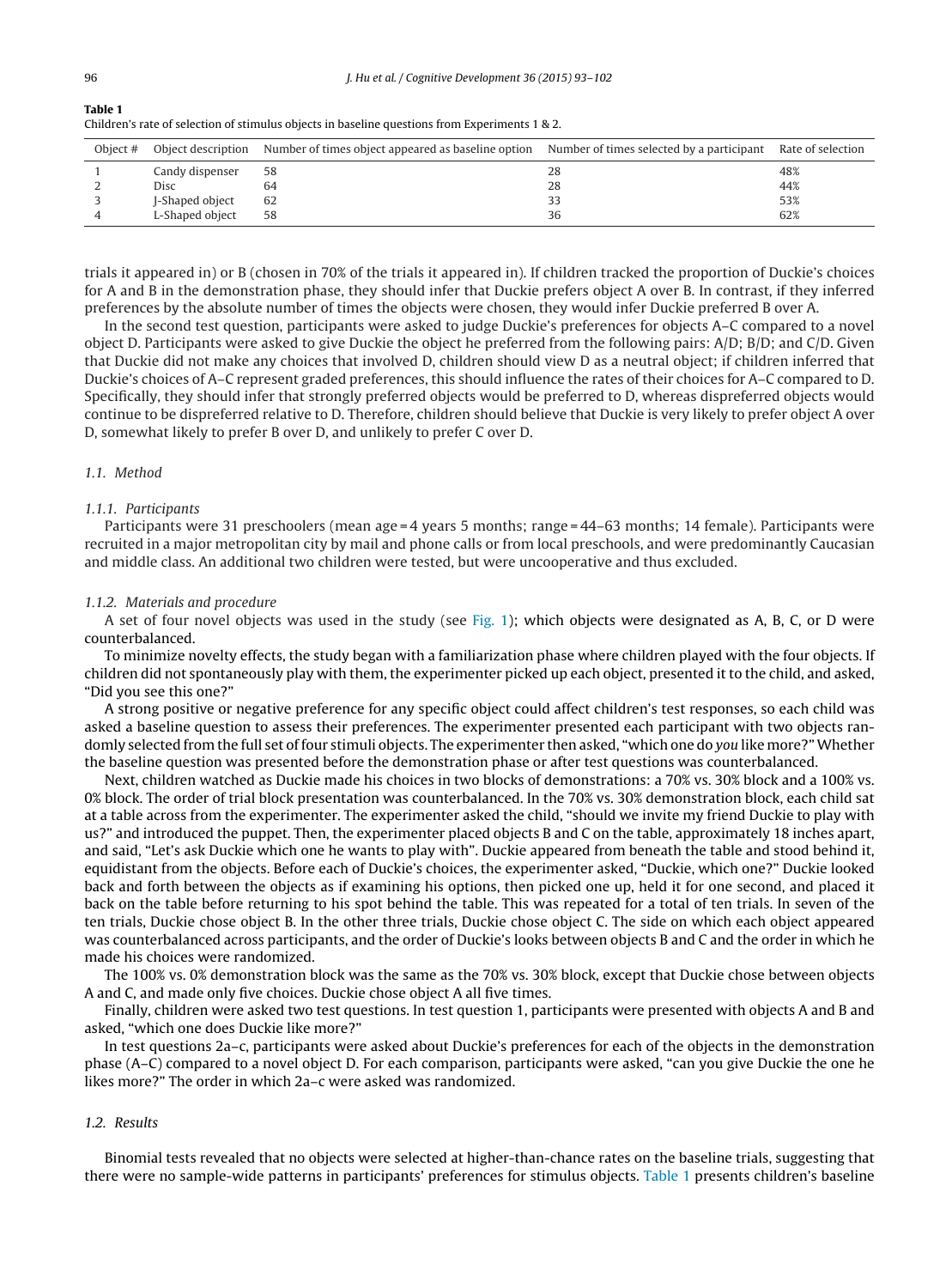|--|--|

| Choice in 2a | Choice in 2b | Choice in 2c | Number of children |
|--------------|--------------|--------------|--------------------|
| 100          | 70           | 20           | ∠                  |
| 100          | 70           | <b>Novel</b> | 11                 |
| 100          | <b>Novel</b> | <b>Novel</b> |                    |
| <b>Novel</b> | <b>Novel</b> | <b>Novel</b> | 0                  |
| 100          | Novel        | 20           |                    |
| Novel        | 70           | 20           |                    |
| Novel        | 70           | Novel        |                    |
| Novel        | Novel        | 20           |                    |

Note: Response patterns suggesting individual children inferred A> B > C are bolded.

responses in both experiments. Fisher's exact tests found no effects of sex, demonstration block (70% vs. 30% block or 100% vs. 0% block first), or the order of questions 2a–c in responses to test questions.

Fig. 2 shows the main results of Experiment 1. In test question 1, 25 of 31 children (81%) chose object A over B, binomial test,  $p < .001$ . In test question 2, 24 of 31 children (77%) chose object A over the novel object D, 19 of 31 children chose (61%) object B over the novel object D, and 12 of 31 children (39%) chose object C over the novel object D. A Cochran's Q test revealed a statistically significant difference in the rate of selecting the familiar objects (A–C) over the novel object D in questions 2a–c,  $\chi^2$  (2, N = 31) = 8.07, p < .01.

We also examined children's patterns of responses for additional evidence that *individual* children inferred the gradedness of Duckie's preferences. Since children were asked for responses to binary questions, data from individual children can reveal indirect yet useful clues about children's inferences. If children did indeed infer that A>B>C, they would have chosen the 100% object over the 70% object in test question 1 (25 of 31 children). Additionally, their choices in test questions 2a–c should reflect this belief; they should infer that A is at least as likely as B to be preferred over the novel object, and that B should be at least as likely as C to be preferred over the novel object. There are a total of eight possible patterns children's responses in test question 2 could take (see Table 2 for a full list), and there are four patterns that could reflect a belief that A> B > C. One would be choosing the 100% object in 2a, the novel object in 2b, and novel object in 2c; if Duckie prefers A the most, he should choose it over a novel object, but would still prefer the novel object over B or C. Another pattern would be to choose the 100% object in 2a, the 70% object in 2b, and the novel object in 2c; this would reflect an understanding that C is least preferred, given that the novel object was chosen over it but not A or B. A pattern of choosing all familiar objects (100%, 70%, and 20%) or all novel objects could also reflect this belief.

Of the 25 children who chose the 100% object over the 70% object in question 1, 18 responded with a pattern in question 2 that suggests they inferred  $A > B > C$  (binomial test  $p < .05$ ; see Table 2). In an analysis including all participants (including those who chose the 70% object over the 100% object in question 1), 20 of 31 children showed one of the patterns ( $p = .14$ ; see [Table](#page-5-0) 3).

## 1.3. Discussion

Children's choices on test questions suggest they used Duckie's choices to infer a hierarchy of graded preferences with object A (chosen 100% of the time over competitors) being the most preferred, followed by B (chosen 70% of the time



**Fig. 2.** Children's responses in Experiment 1 test questions. In test Question 1, children were asked whether Duckie would prefer object A, chosen in 100% of demonstration trials it appeared in, or object B, chosen in 70% of demonstration trials it appeared in. In test question 2, children were asked to infer Duckie's preferences for each of the three familiar objects seen in demonstration trials to a novel object.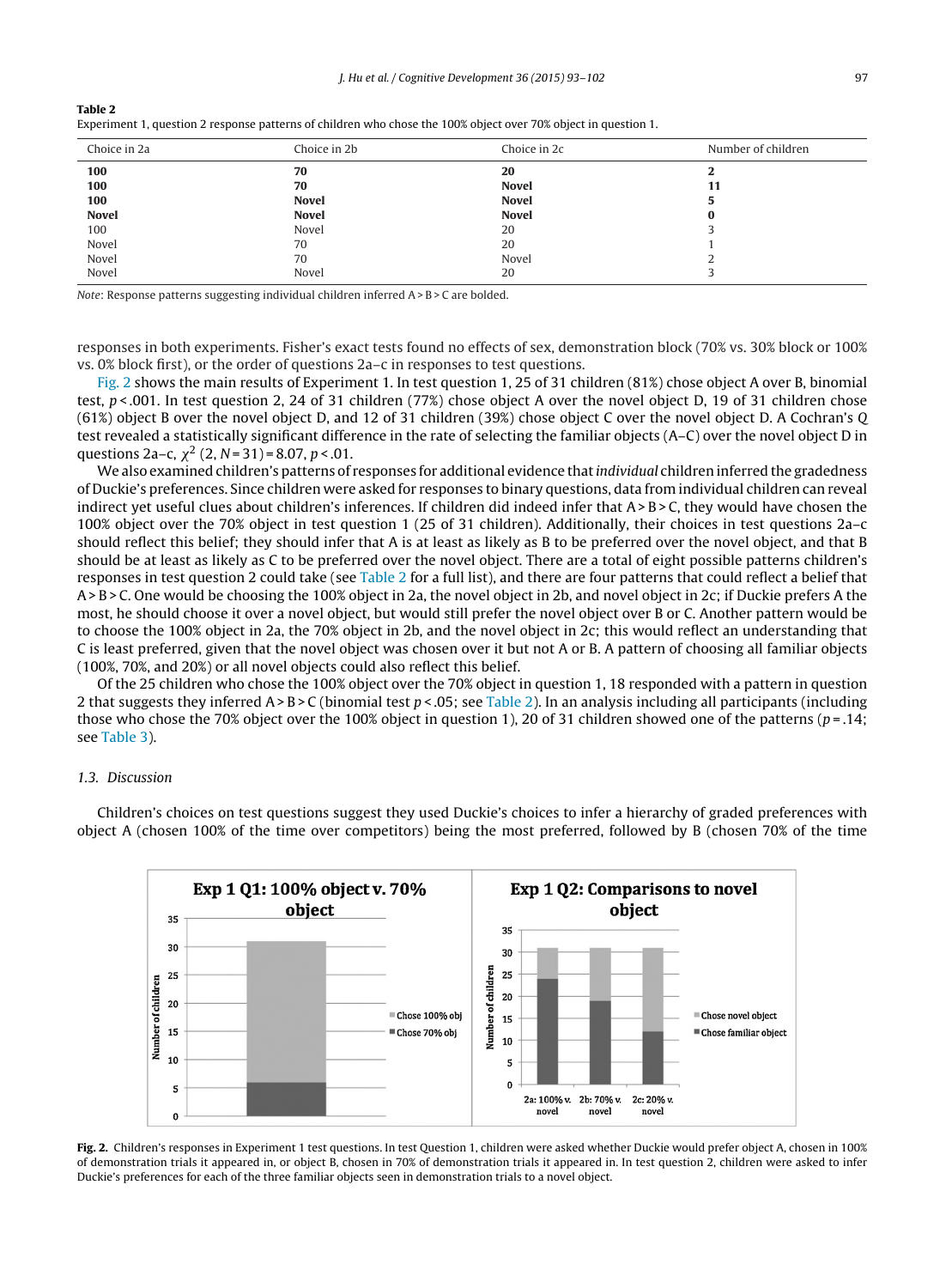### <span id="page-5-0"></span>**Table 3**

|  |  |  |  |  | Experiment 1, question 2 response patterns of all children in Experiment 1. |  |
|--|--|--|--|--|-----------------------------------------------------------------------------|--|
|--|--|--|--|--|-----------------------------------------------------------------------------|--|

| Choice in 2a | Choice in 2b | Choice in 2c | Number of children |
|--------------|--------------|--------------|--------------------|
| 100          | 70           | 20           | 4                  |
| 100          | 70           | <b>Novel</b> | 11                 |
| 100          | <b>Novel</b> | <b>Novel</b> | 5                  |
| <b>Novel</b> | <b>Novel</b> | <b>Novel</b> | 0                  |
| 100          | Novel        | 20           | 4                  |
| Novel        | 70           | 20           |                    |
| Novel        | 70           | Novel        |                    |
| Novel        | Novel        | 20           |                    |

Note: Response patterns suggesting individual children inferred A> B > C are bolded.

over competitors) and C (chosen 20% of the time over competitors). As a group, children's responses indicate that they inferred that Duckie preferred A over B. Furthermore, children inferred that the likelihood Duckie would prefer a novel object over an object shown in demonstration was graded with respect to the consistency with which Duckie chose it during demonstrations. Because Duckie chose A consistently, children inferred he would likely continue to prefer it over a novel object, whereas he was only somewhat likely to prefer B over the novel object, and unlikely to prefer C over the novel object.

These results also suggest that children can make transitive inferences based on their observations. In order to succeed in this experiment, children had to integrate several relational premises to make inferences about an agent's graded preferences. To form a mental hierarchy that reflects these graded preferences, children had to first observe each set of choices to make inferences about their relative value (e.g., A is strongly preferred over C, and B is somewhat preferred over C), and then integrate those relational premises to make inferences about the choices' relative values: A» C and B > C, therefore A> B.

A possible alternative explanation for these results is that children used a heuristic to answer test questions without understanding that Duckie's preferences were graded. Rather than tracking the consistency of Duckie's choices, children could have used a simpler heuristic to infer Duckie's preferences. For instance, children could have inferred that object A was strongly preferred because it was chosen all of the time, whereas objects B and C were less preferred because they were chosen only some of the time. Children's responses to test questions 2b (12/31 children chose novel object) and 2c (19/31 chose novel object) suggest that they inferred the gradedness of preferences when comparing objects chosen some of the time, but this issue could be more thoroughly explored. Experiment 2 was designed to address this issue, and to extend and replicate the results of Experiment 1.

#### **2. Experiment 2: inferring graded preferences for objects chosen some of the time**

In Experiment 2, we tested preschoolers with a procedure similar to the one used in Experiment 1, except that during demonstrations, Duckie chose all objects only some of the time. If children rely on a simple heuristic like inferring objects chosen all of the time are preferred over objects chosen only some of the time, they would fail at this task. Alternatively, children's success would provide further support that they are indeed tracking the proportion, not absolute number, of Duckie's choices to infer his graded preferences.

#### 2.1. Method

#### 2.1.1. Participants

Participants were 35 preschoolers (mean age = 4 years 1 month; range = 42–62 months; 24 girls). Participants were recruited from a major metropolitan city by mail and phone calls or from local preschools, and were predominantly Caucasian and middle class. An additional eight children were tested, but excluded due to experimenter error (6), video malfunction (1), and uncooperativeness (1).

#### 2.1.2. Materials and procedure

The same materials and general procedure from Experiment 1 were used in Experiment 2. The only difference between the two procedures was the set of choices Duckie made during the two demonstration blocks.

The 63% vs. 37% demonstration block was identical to the first demonstration block in Experiment 1, except Duckie made a total of 11 choices. In 7 of the 11 trials (63%), Duckie chose object B. In the other four trials, Duckie chose object C.

The 83% vs. 17% demonstration block was identical to the second demonstration block in Experiment 1, except that Duckie made a total of 6 choices. Duckie chose object A 5 out of 6 times (83%), and C 1 out of 6 times (17%).

#### 2.2. Results and discussion

Binomial tests revealed that no objects were selected at higher-than-chance rates on the baseline trials, suggesting that there were no sample-wide patterns in participants' references for stimulus objects. Fisher's exact tests found no effects of sex, demonstration block (63% vs. 37% or 83% vs. 17% block first), or the order of questions 2a–c in responses to test questions.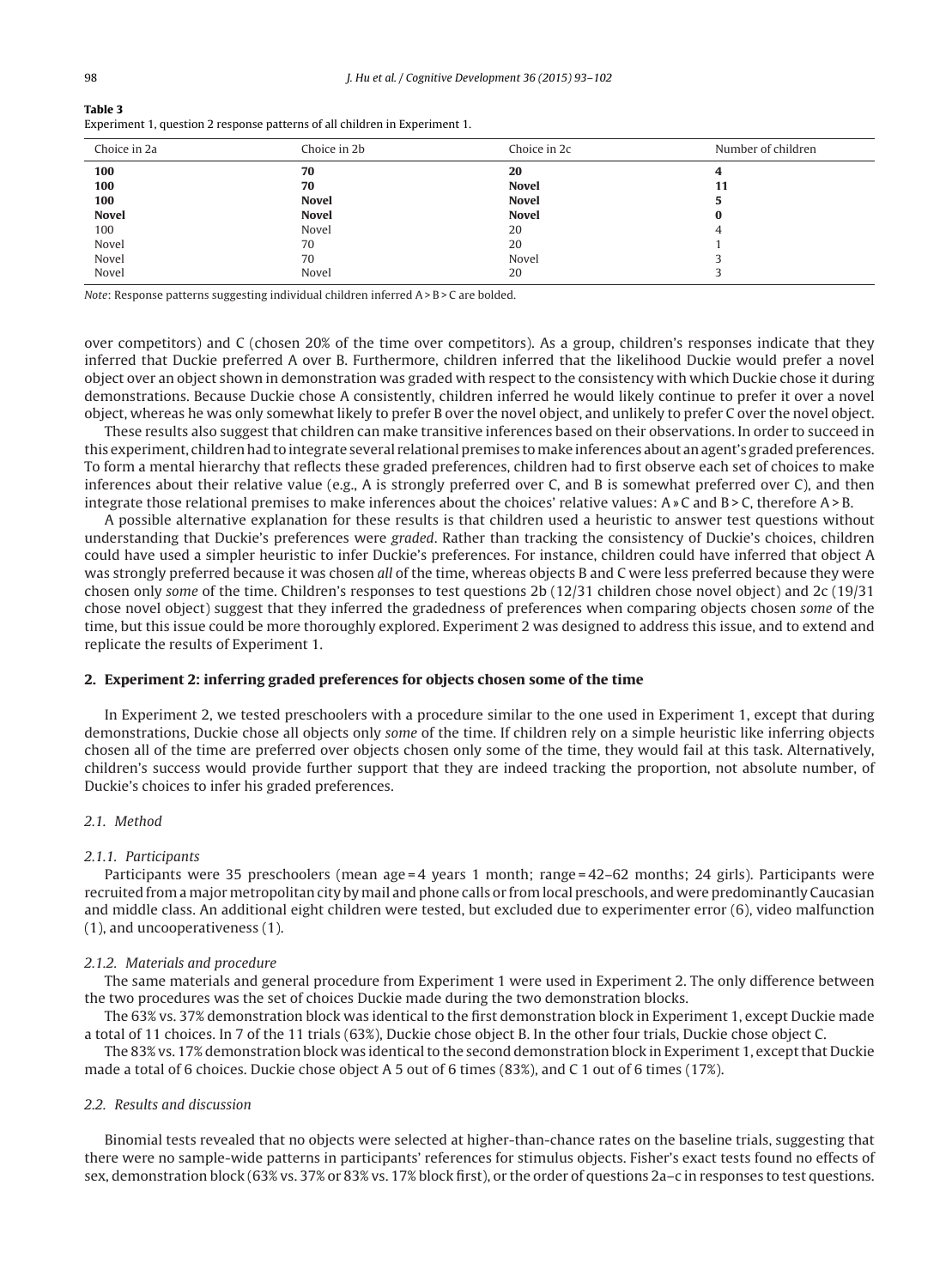

**Fig. 3.** Children's responses in Experiment 2 test questions. In test question 1, children were asked whether Duckie would prefer object A, chosen in 83% of demonstration trials it appeared in, or object B, chosen in 63% of demonstration trials it appeared in. In test question 2, children were asked to infer Duckie's preferences for each of the three familiar objects seen in demonstration trials to a novel object.

**Table 4**

Experiment 2, question 2 response patterns of children who chose the 83% object over 63% object in question 1.

| Choice in 2a | Choice in 2b | Choice in 2c | Number of children |
|--------------|--------------|--------------|--------------------|
| 83           | 63           | 29           |                    |
| 83           | 63           | <b>Novel</b> | o                  |
| 83           | <b>Novel</b> | <b>Novel</b> |                    |
| <b>Novel</b> | <b>Novel</b> | <b>Novel</b> |                    |
| 83           | Novel        | 29           |                    |
| Novel        | 63           | 29           |                    |
| Novel        | 63           | Novel        |                    |
| Novel        | Novel        | 29           |                    |

Note: Response patterns suggesting individual children inferred A> B > C are bolded.

**Table 5**

Experiment 2, question 2 response patterns of all children in Experiment 2.

| Choice in 2a | Choice in 2b | Choice in 2c | Number of children |
|--------------|--------------|--------------|--------------------|
| 83           | 63           | 29           |                    |
| 83           | 63           | <b>Novel</b> | o                  |
| 83           | <b>Novel</b> | <b>Novel</b> |                    |
| <b>Novel</b> | <b>Novel</b> | <b>Novel</b> |                    |
| 83           | Novel        | 29           |                    |
| Novel        | 63           | 29           |                    |
| Novel        | 63           | Novel        |                    |
| Novel        | Novel        | 29           |                    |

Note: Response patterns suggesting individual children inferred A> B > C are bolded.

Fig. 3 shows the main results of Experiment 2. In test question 1, 24 of 35 children (69%) chose object A over B, binomial test,  $p = 0.04$ . In test question 2, 25 of 35 children (71%) chose object A over the novel object D, 18 of 35 children chose (51%) object B over the novel object D, and 13 of 35 children (37%) chose object C over the novel object D. A Cochran's Q test revealed a statistically significant difference in the rate of selecting the familiar objects (A–C) over the novel object in questions 2a–c,  $\chi^2$  (2, N = 35) = 8.34, p < 0.01.

Like in Experiment 1, children's patterns of choices in Experiment 2 suggest that individual children inferred the gradedness of Duckie's preferences. If children inferred that Duckie's preferences were A> B > C, they would have chosen the 83% object over the 63% object in question 1, and in question 2, they should infer that A is more or just as likely to be preferred over the novel object than B, and that B should be more or just as likely to be preferred over the novel object than C. The patterns that would reflect this belief are: 83% over novel object (2a), 63% over novel object (2b), novel object over 29% object (2c); 83%, novel, novel; 83%, 63%, 29%; novel, novel, novel, respectively.

Of the 24 children who chose the 83% object over the 63% object in question 1, 20 children's responses fit one of those patterns (binomial test  $p < .001$ ; see Table 4). In an analysis including children who chose the 63% object over the 83% object in question 1, 26 of 35 children's responses matched of the patterns (binomial test  $p < .01$ ; see Table 5).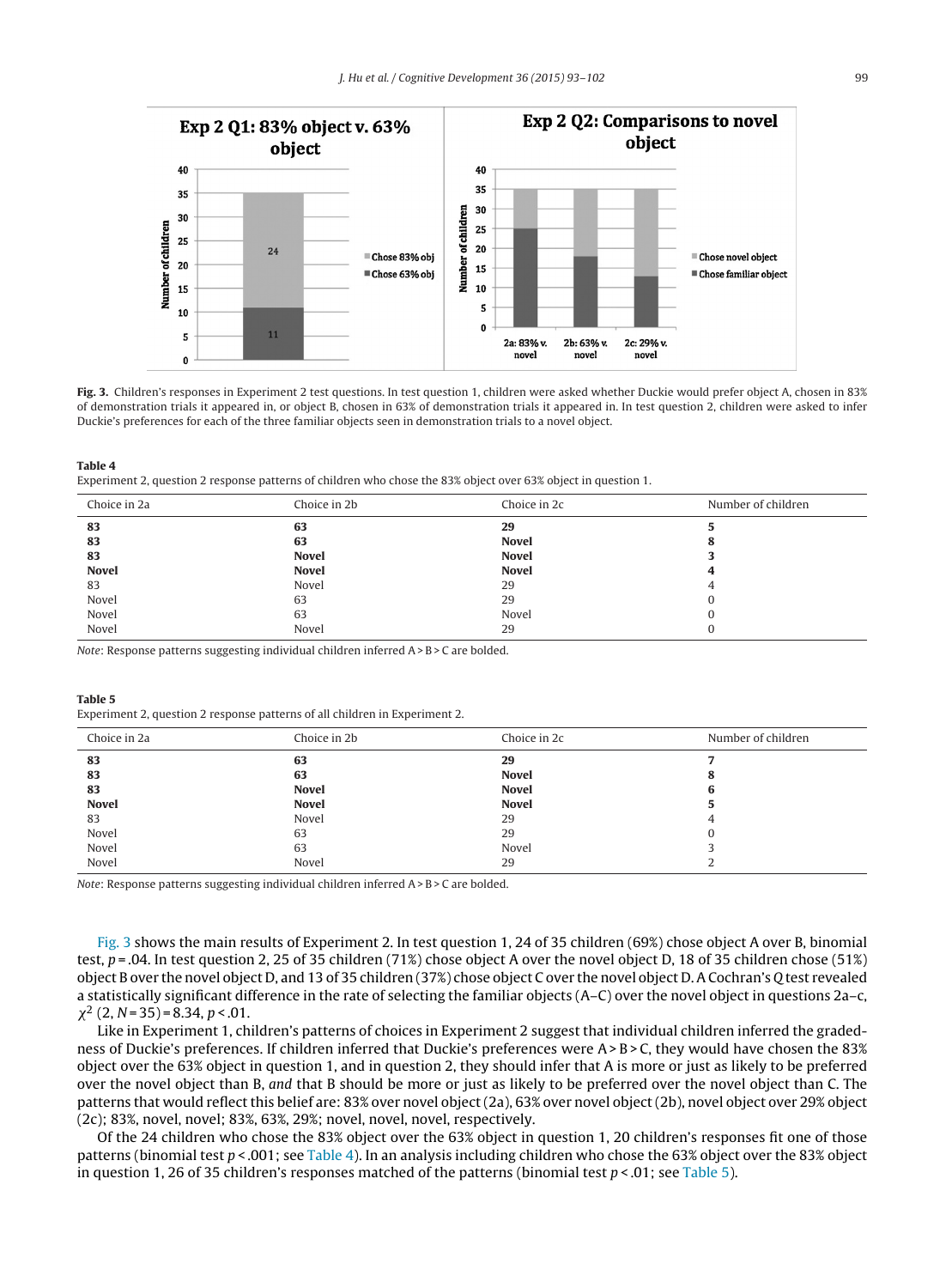## **3. General discussion**

In two experiments, we found that children observed an agent's choices to infer his graded preferences. Children inferred that Duckie preferred an object chosen 100% of the time over an object chosen 70% of the time, or an object chosen 83% of the time over an object chosen 63% of the time. Children also used Duckie's choices to make inferences about the strength of his preferences; their responses suggest that they inferred that objects chosen less consistently were less preferred and less likely to be preferred compared to a novel object, whereas objects chosen consistently were more preferred and more likely to be preferred compared to a novel object.

These studies demonstrate that young children use statistical evidence to infer graded preferences using indirect transitive inference. Without explicit emotional or verbal cues, children can use statistical evidence from choice actions to infer the agent's preferences, and use those inferences to make predictions about what an agent would prefer in the future. Children do not simply represent preferences as all or none; instead they can use statistical evidence to establish a hierarchy of preferences.

These results also have important implications for the study of children's ability to make transitive inferences. Whereas, previous work suggests that 4-year-olds would succeed in basic transitive inferences (A> B, B> C, ∴ A> C), children's success in these experiments indicate competence in making more sophisticated, indirect transitive inferences. In our studies, objects A and B were never directly compared. The only available information about the relationship between A and B was each of their relationships with object C: Duckie chose A more consistently over C (A» C), whereas Duckie chose B only somewhat consistently over  $C(B > C)$ .

These studies also suggest new questions for future investigation. First, the mechanism children are using to infer Duckie's preferences could be further explored. There are several strategies children could use to infer the relative strengths of preferences. An easy strategy would be to track the raw frequency of an agent's choices, and to assume that the number of times an agent chooses an option has a direct relationship to the agent's preference strength. For instance, if A is chosen five times and B is chosen seven times, then the agent has a stronger preference for B than for A. Previous work has found that infants succeed at tracking frequency information in linguistic input, even in noisy environments ([Smith](#page-8-0) [&](#page-8-0) [Yu,](#page-8-0) [2008;](#page-8-0) [Vouloumanos](#page-8-0) [&](#page-8-0) [Werker,](#page-8-0) [2009\),](#page-8-0) and preschoolers track the frequency of a person's positive or negative behaviors to predict their future behaviors and infer their personality traits (Boseovski & Kang, 2006). These studies suggest preschoolers should be adept at tracking the frequencies of different choices.

However, this set of studies suggests that children are not only tracking frequency of choices. Even though children were shown that Duckie chose object B a greater number of times than A (seven times vs. five in Experiment 1, or seven times vs. four in Experiment 2), children still inferred that Duckie preferred A over B.

A more sophisticated strategy for determining preference strength would require children to go beyond raw frequency counts and consider the agent's choices relative to the total number of choices made. The number oftimes an option is chosen only matters in the greater context of how many total choices there were; the proportion of times an object is chosen could indicate preference strength. Indeed, in this study, children's responses indicate that they inferred that Duckie preferred toys he chose a high proportion of times over toys that he chose a lower proportion of times; e.g., they inferred he preferred object A (chosen 100% or 83% over competitors) over object B (chosen 70% or 63% over competitors).

However, one possible alternate explanation is that rather than tracking the proportion of Duckie's choices, children could instead track the frequency with which Duckie rejects a toy. For instance, in Experiment 2, children could have inferred that object C was least preferred because it was rejected the most often (12 out of 17 choices), that object B was next least preferred (rejected 4 out of 11 choices), and that object A was most preferred because it was rejected only once out of 6 choices. To our knowledge, there have been no published studies that suggest children track the frequency of rejected items in choice tasks, but the procedure of these two experiments does not allow us to rule out the possibility that children could be using frequency of rejections as a cue to Duckie's preferences. Further investigation is necessary to determine whether children in this study were tracking Duckie's proportion of choices or frequency of rejections, as both strategies could lead children to infer an  $A > B > C$  hierarchy in Experiments 1 and 2.

Yet another alternate explanation could be that children were not reasoning about Duckie's preferences, but rather, they assigned values to objects based on its associations with positivity or negativity. Researchers studying pigeons' transitive inference abilities introduced the value transfer theory (VTT): that animals' apparent inference skills can be explained by stimuli's values, which are based on reinforcement and/or association with other stimuli [\(von](#page-9-0) [Fersen,](#page-9-0) [Wynne,](#page-9-0) [Delius,](#page-9-0) [&](#page-9-0) [Staddon,](#page-9-0) [1991;](#page-9-0) [Zentall](#page-9-0) [&](#page-9-0) [Sherburne,](#page-9-0) [1994\).](#page-9-0) In our study, it is possible that in test question 1, children chose object A over B not because they tracked Duckie's preferences, but because A was associated with the rejected object C fewer times than B was. (A was paired with C 5 times in Experiment 1 and 6 times in Experiment 2, whereas B was paired with C 10 times in Experiment 1 and 11 times in Experiment 2.) However, the VTT cannot account for data from test question 2, in which children were asked to compare each object seen in the demonstration phase – objects A, B, and C – with a novel object D. VTT would predict that D – which has no value assigned, since it has not been compared to anything – should be preferable to A, which has been associated with the "loser" object C several times.

Additionally, in these studies, Duckie's choices indicated his preferences, but other factors, like the amount of data observed, can also affect inferences about preference. We might infer that choosing an object 99 out of 100 times (99%) reflects a stronger preference than choosing it 1 out of 1 time (100%), even though it was chosen more consistently in the latter case. The number of observations affects our confidence in making predictions about preferences. In the 1 out of 1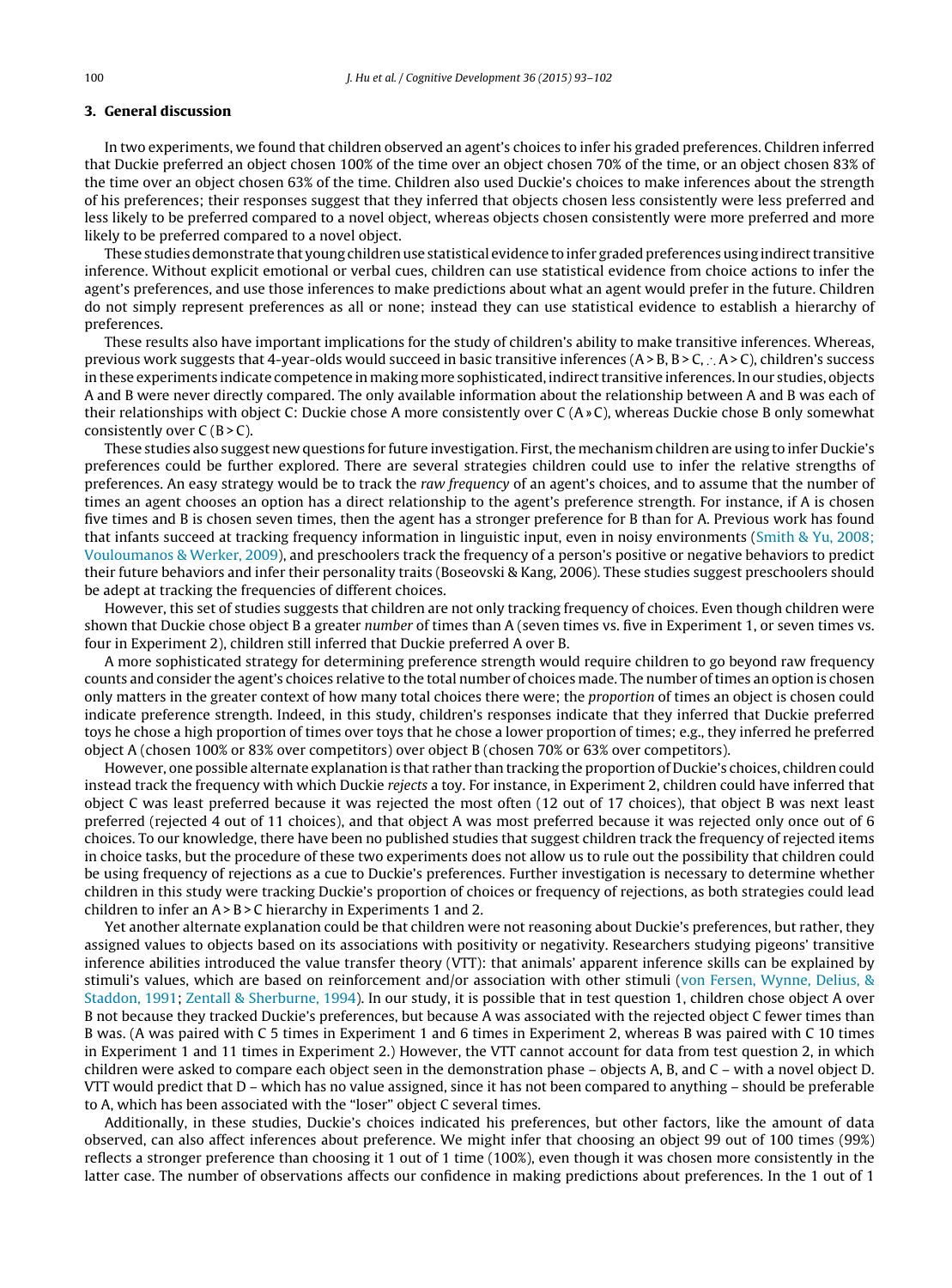<span id="page-8-0"></span>case, we have very little information with which to predict the strength of the agent's preference and whether (s) he will continue to prefer this object in future choices. However, in the 99 out of 100 case, we have much more information, and the agent's choices give us more confidence that (s)he strongly prefers the object chosen. Recent Bayesian modeling work suggests that the amount of available information should influence inferences about preferences (Lucas et al., 2014), and future work can investigate whether children share this intuition.

It could also be worth investigating whether our assumptions about object D's neutrality were an accurate description of children's views. Although we believe our results are consistent with the hypothesis that children viewed D as a neutral object, children nonetheless could have made different assumptions about D that were not discernable by the current design. For instance, children may not view object D as neutral, but may ascribe a slightly positive value to it by virtue of its novelty, or a slightly negative value to it due to the lack of information about its value to Duckie. Results from such an investigation could have implications for other studies that use a similar methodology.

While the current studies focused on children's use of statistical evidence to make inferences about positive preferences, there has been little investigation into how children infer negative preferences (i.e., dislike). Children interpret choice actions as evidence for a preference. Would they interpret lack of choice as evidence for a negative preference? In our studies, it is unclear whether children interpreted Duckie's relatively few choices of object C as a very weak preference, or a dispreference. While there is evidence that adults can use choice behavior to infer the strengths of negative preferences (Jern, Lucas, & Kemp, 2011), it is not yet clear when this ability develops.

Furthermore, even if choices are indicative of preferences, it may be difficult to evaluate and compare these preferences if they involve choices from different categories. In these studies, Duckie was faced with options from the same category – all options were toys. Had the options been pulled from different categories – say, toys, snacks, and tools – it would be more difficult for participants to evaluate the constancy of preferences across these categories. Future studies could elucidate the strategies children use when faced with making these types of inferences.

Lastly, choices are not always indicative of a positive or negative preference. Positive and negative preferences involve positive or negative appraisals, whereas choices can be indicative of a neutral internal mental state, such as a goal. For example, imagine that you observe a colleague picking up a stapler. You are unlikely to infer that she has a preference for staplers. Rather, you might infer that she has a goal of stapling paper together. Future studies may examine when children develop the understanding that choices may reflect different mental states such as goals, preferences, and beliefs.

#### **Acknowledgments**

This research was supported by a National Science Foundation Graduate Research Fellowship to J.H. We would also like to thank all participants and their parents for supporting our research, and the members of the Berkeley Early Learning Lab for their helpful suggestions.

#### **References**

Andrews, G., & Halford, G. S. (1998). [Children's](http://refhub.elsevier.com/S0885-2014(15)30008-3/sbref0005) [ability](http://refhub.elsevier.com/S0885-2014(15)30008-3/sbref0005) [to](http://refhub.elsevier.com/S0885-2014(15)30008-3/sbref0005) [make](http://refhub.elsevier.com/S0885-2014(15)30008-3/sbref0005) [transitive](http://refhub.elsevier.com/S0885-2014(15)30008-3/sbref0005) [inferences:](http://refhub.elsevier.com/S0885-2014(15)30008-3/sbref0005) [the](http://refhub.elsevier.com/S0885-2014(15)30008-3/sbref0005) [importance](http://refhub.elsevier.com/S0885-2014(15)30008-3/sbref0005) [of](http://refhub.elsevier.com/S0885-2014(15)30008-3/sbref0005) [premise](http://refhub.elsevier.com/S0885-2014(15)30008-3/sbref0005) [integration](http://refhub.elsevier.com/S0885-2014(15)30008-3/sbref0005) [and](http://refhub.elsevier.com/S0885-2014(15)30008-3/sbref0005) [structural](http://refhub.elsevier.com/S0885-2014(15)30008-3/sbref0005) [complexity.](http://refhub.elsevier.com/S0885-2014(15)30008-3/sbref0005) [Cognitive](http://refhub.elsevier.com/S0885-2014(15)30008-3/sbref0005) [Development](http://refhub.elsevier.com/S0885-2014(15)30008-3/sbref0005)[,](http://refhub.elsevier.com/S0885-2014(15)30008-3/sbref0005) [13](http://refhub.elsevier.com/S0885-2014(15)30008-3/sbref0005)[\(4\),](http://refhub.elsevier.com/S0885-2014(15)30008-3/sbref0005) [479–513.](http://refhub.elsevier.com/S0885-2014(15)30008-3/sbref0005)

Bryant, P. E., & Trabasso, T. (1971). [Transitive](http://refhub.elsevier.com/S0885-2014(15)30008-3/sbref0010) [inferences](http://refhub.elsevier.com/S0885-2014(15)30008-3/sbref0010) [and](http://refhub.elsevier.com/S0885-2014(15)30008-3/sbref0010) [memory](http://refhub.elsevier.com/S0885-2014(15)30008-3/sbref0010) [in](http://refhub.elsevier.com/S0885-2014(15)30008-3/sbref0010) [young](http://refhub.elsevier.com/S0885-2014(15)30008-3/sbref0010) [children.](http://refhub.elsevier.com/S0885-2014(15)30008-3/sbref0010) [Nature](http://refhub.elsevier.com/S0885-2014(15)30008-3/sbref0010)[,](http://refhub.elsevier.com/S0885-2014(15)30008-3/sbref0010) [232](http://refhub.elsevier.com/S0885-2014(15)30008-3/sbref0010)[\(5311\),](http://refhub.elsevier.com/S0885-2014(15)30008-3/sbref0010) [456–458.](http://refhub.elsevier.com/S0885-2014(15)30008-3/sbref0010)

Buresh, J. S., & Woodward, A. L. (2007). [Infants](http://refhub.elsevier.com/S0885-2014(15)30008-3/sbref0015) [track](http://refhub.elsevier.com/S0885-2014(15)30008-3/sbref0015) [action](http://refhub.elsevier.com/S0885-2014(15)30008-3/sbref0015) [goals](http://refhub.elsevier.com/S0885-2014(15)30008-3/sbref0015) [within](http://refhub.elsevier.com/S0885-2014(15)30008-3/sbref0015) [and](http://refhub.elsevier.com/S0885-2014(15)30008-3/sbref0015) [across](http://refhub.elsevier.com/S0885-2014(15)30008-3/sbref0015) [agents.](http://refhub.elsevier.com/S0885-2014(15)30008-3/sbref0015) [Cognition](http://refhub.elsevier.com/S0885-2014(15)30008-3/sbref0015)[,](http://refhub.elsevier.com/S0885-2014(15)30008-3/sbref0015) [104](http://refhub.elsevier.com/S0885-2014(15)30008-3/sbref0015)[,](http://refhub.elsevier.com/S0885-2014(15)30008-3/sbref0015) [287–314.](http://refhub.elsevier.com/S0885-2014(15)30008-3/sbref0015)

Diesendruck, G., Salzer, S., Kushnir, T., & Xu, F. (2014). [When](http://refhub.elsevier.com/S0885-2014(15)30008-3/sbref0020) [choices](http://refhub.elsevier.com/S0885-2014(15)30008-3/sbref0020) [aren't](http://refhub.elsevier.com/S0885-2014(15)30008-3/sbref0020) [personal:](http://refhub.elsevier.com/S0885-2014(15)30008-3/sbref0020) [the](http://refhub.elsevier.com/S0885-2014(15)30008-3/sbref0020) [effect](http://refhub.elsevier.com/S0885-2014(15)30008-3/sbref0020) [of](http://refhub.elsevier.com/S0885-2014(15)30008-3/sbref0020) [statistical](http://refhub.elsevier.com/S0885-2014(15)30008-3/sbref0020) [and](http://refhub.elsevier.com/S0885-2014(15)30008-3/sbref0020) [social](http://refhub.elsevier.com/S0885-2014(15)30008-3/sbref0020) [cues](http://refhub.elsevier.com/S0885-2014(15)30008-3/sbref0020) [on](http://refhub.elsevier.com/S0885-2014(15)30008-3/sbref0020) [children's](http://refhub.elsevier.com/S0885-2014(15)30008-3/sbref0020) [inferences](http://refhub.elsevier.com/S0885-2014(15)30008-3/sbref0020) [about](http://refhub.elsevier.com/S0885-2014(15)30008-3/sbref0020) [the](http://refhub.elsevier.com/S0885-2014(15)30008-3/sbref0020) [scope](http://refhub.elsevier.com/S0885-2014(15)30008-3/sbref0020) [of](http://refhub.elsevier.com/S0885-2014(15)30008-3/sbref0020) [preferences.](http://refhub.elsevier.com/S0885-2014(15)30008-3/sbref0020) [Journal](http://refhub.elsevier.com/S0885-2014(15)30008-3/sbref0020) [of](http://refhub.elsevier.com/S0885-2014(15)30008-3/sbref0020) [Cognition](http://refhub.elsevier.com/S0885-2014(15)30008-3/sbref0020) [and](http://refhub.elsevier.com/S0885-2014(15)30008-3/sbref0020) [Development](http://refhub.elsevier.com/S0885-2014(15)30008-3/sbref0020)[.](http://refhub.elsevier.com/S0885-2014(15)30008-3/sbref0020)

Fawcett, C., & Markson, L. (2010). [Children](http://refhub.elsevier.com/S0885-2014(15)30008-3/sbref0025) [reason](http://refhub.elsevier.com/S0885-2014(15)30008-3/sbref0025) [about](http://refhub.elsevier.com/S0885-2014(15)30008-3/sbref0025) [shared](http://refhub.elsevier.com/S0885-2014(15)30008-3/sbref0025) [preferences.](http://refhub.elsevier.com/S0885-2014(15)30008-3/sbref0025) [Developmental](http://refhub.elsevier.com/S0885-2014(15)30008-3/sbref0025) [Psychology](http://refhub.elsevier.com/S0885-2014(15)30008-3/sbref0025)[,](http://refhub.elsevier.com/S0885-2014(15)30008-3/sbref0025) [46](http://refhub.elsevier.com/S0885-2014(15)30008-3/sbref0025)[\(2\),](http://refhub.elsevier.com/S0885-2014(15)30008-3/sbref0025) [299–309.](http://refhub.elsevier.com/S0885-2014(15)30008-3/sbref0025)

Halford, G. S. (1984). [Can](http://refhub.elsevier.com/S0885-2014(15)30008-3/sbref0030) [young](http://refhub.elsevier.com/S0885-2014(15)30008-3/sbref0030) [children](http://refhub.elsevier.com/S0885-2014(15)30008-3/sbref0030) [integrate](http://refhub.elsevier.com/S0885-2014(15)30008-3/sbref0030) [premises](http://refhub.elsevier.com/S0885-2014(15)30008-3/sbref0030) [in](http://refhub.elsevier.com/S0885-2014(15)30008-3/sbref0030) [transitivity](http://refhub.elsevier.com/S0885-2014(15)30008-3/sbref0030) [and](http://refhub.elsevier.com/S0885-2014(15)30008-3/sbref0030) [serial](http://refhub.elsevier.com/S0885-2014(15)30008-3/sbref0030) [order](http://refhub.elsevier.com/S0885-2014(15)30008-3/sbref0030) [tasks?](http://refhub.elsevier.com/S0885-2014(15)30008-3/sbref0030) [Cognitive](http://refhub.elsevier.com/S0885-2014(15)30008-3/sbref0030) [Psychology](http://refhub.elsevier.com/S0885-2014(15)30008-3/sbref0030)[,](http://refhub.elsevier.com/S0885-2014(15)30008-3/sbref0030) [16](http://refhub.elsevier.com/S0885-2014(15)30008-3/sbref0030)[,](http://refhub.elsevier.com/S0885-2014(15)30008-3/sbref0030) [65](http://refhub.elsevier.com/S0885-2014(15)30008-3/sbref0030)–[93.](http://refhub.elsevier.com/S0885-2014(15)30008-3/sbref0030)

Jern, A., Lucas, C. G., & Kemp, C. (2011). Evaluating the inverse decision-making approach to preference learning. In: Shawe-Taylor J., Zemel, R., Bartlett, P., Pereira, F., & Weinberger, K. (Eds.), Advances in neural information processing systems 24, pp. 2276–2284.

Kushnir, T., Xu, F., & Wellman, H. (2010). [Young](http://refhub.elsevier.com/S0885-2014(15)30008-3/sbref0040) [children](http://refhub.elsevier.com/S0885-2014(15)30008-3/sbref0040) [use](http://refhub.elsevier.com/S0885-2014(15)30008-3/sbref0040) [statistical](http://refhub.elsevier.com/S0885-2014(15)30008-3/sbref0040) [sampling](http://refhub.elsevier.com/S0885-2014(15)30008-3/sbref0040) [to](http://refhub.elsevier.com/S0885-2014(15)30008-3/sbref0040) [infer](http://refhub.elsevier.com/S0885-2014(15)30008-3/sbref0040) [the](http://refhub.elsevier.com/S0885-2014(15)30008-3/sbref0040) [preferences](http://refhub.elsevier.com/S0885-2014(15)30008-3/sbref0040) [of](http://refhub.elsevier.com/S0885-2014(15)30008-3/sbref0040) [others.](http://refhub.elsevier.com/S0885-2014(15)30008-3/sbref0040) [Psychological](http://refhub.elsevier.com/S0885-2014(15)30008-3/sbref0040) [Science](http://refhub.elsevier.com/S0885-2014(15)30008-3/sbref0040)[,](http://refhub.elsevier.com/S0885-2014(15)30008-3/sbref0040) [21](http://refhub.elsevier.com/S0885-2014(15)30008-3/sbref0040)[,](http://refhub.elsevier.com/S0885-2014(15)30008-3/sbref0040) [1134](http://refhub.elsevier.com/S0885-2014(15)30008-3/sbref0040)–[1140.](http://refhub.elsevier.com/S0885-2014(15)30008-3/sbref0040) Lucas, C., Griffiths, T. L., Xu, F., Fawcett, C., Gopnik, A., Kushnir, T., Markson, L., et al. (2014). The child as econometrician: a rational model of preference

understanding in children. PLOS One, 9(3), e92160. [http://dx.doi.org/10.1371/journal.pone.0092160](dx.doi.org/10.1371/journal.pone.0092160)

Lumeng, J. C., Cardinal, T. M., Jankowski, M., Kaciroti, N., & Gelman, S. A. (2008). [Children's](http://refhub.elsevier.com/S0885-2014(15)30008-3/sbref0050) [use](http://refhub.elsevier.com/S0885-2014(15)30008-3/sbref0050) [of](http://refhub.elsevier.com/S0885-2014(15)30008-3/sbref0050) [adult](http://refhub.elsevier.com/S0885-2014(15)30008-3/sbref0050) [testimony](http://refhub.elsevier.com/S0885-2014(15)30008-3/sbref0050) [to](http://refhub.elsevier.com/S0885-2014(15)30008-3/sbref0050) [guide](http://refhub.elsevier.com/S0885-2014(15)30008-3/sbref0050) [food](http://refhub.elsevier.com/S0885-2014(15)30008-3/sbref0050) [selection.](http://refhub.elsevier.com/S0885-2014(15)30008-3/sbref0050) [Appetite](http://refhub.elsevier.com/S0885-2014(15)30008-3/sbref0050)[,](http://refhub.elsevier.com/S0885-2014(15)30008-3/sbref0050) [51](http://refhub.elsevier.com/S0885-2014(15)30008-3/sbref0050)[,](http://refhub.elsevier.com/S0885-2014(15)30008-3/sbref0050) [302–310.](http://refhub.elsevier.com/S0885-2014(15)30008-3/sbref0050)

Luo, Y., & Baillargeon, R. (2007). [Do](http://refhub.elsevier.com/S0885-2014(15)30008-3/sbref0055) [12.5-month-old](http://refhub.elsevier.com/S0885-2014(15)30008-3/sbref0055) [infants](http://refhub.elsevier.com/S0885-2014(15)30008-3/sbref0055) [consider](http://refhub.elsevier.com/S0885-2014(15)30008-3/sbref0055) [what](http://refhub.elsevier.com/S0885-2014(15)30008-3/sbref0055) [objects](http://refhub.elsevier.com/S0885-2014(15)30008-3/sbref0055) [others](http://refhub.elsevier.com/S0885-2014(15)30008-3/sbref0055) [can](http://refhub.elsevier.com/S0885-2014(15)30008-3/sbref0055) [see](http://refhub.elsevier.com/S0885-2014(15)30008-3/sbref0055) [when](http://refhub.elsevier.com/S0885-2014(15)30008-3/sbref0055) [interpreting](http://refhub.elsevier.com/S0885-2014(15)30008-3/sbref0055) [their](http://refhub.elsevier.com/S0885-2014(15)30008-3/sbref0055) [actions?](http://refhub.elsevier.com/S0885-2014(15)30008-3/sbref0055) [Cognition](http://refhub.elsevier.com/S0885-2014(15)30008-3/sbref0055)[,](http://refhub.elsevier.com/S0885-2014(15)30008-3/sbref0055) [105](http://refhub.elsevier.com/S0885-2014(15)30008-3/sbref0055)[,](http://refhub.elsevier.com/S0885-2014(15)30008-3/sbref0055) [489–512.](http://refhub.elsevier.com/S0885-2014(15)30008-3/sbref0055) Luo, Y., & Johnson, S. C. (2009). [Recognizing](http://refhub.elsevier.com/S0885-2014(15)30008-3/sbref0060) [the](http://refhub.elsevier.com/S0885-2014(15)30008-3/sbref0060) [role](http://refhub.elsevier.com/S0885-2014(15)30008-3/sbref0060) [of](http://refhub.elsevier.com/S0885-2014(15)30008-3/sbref0060) [perception](http://refhub.elsevier.com/S0885-2014(15)30008-3/sbref0060) [in](http://refhub.elsevier.com/S0885-2014(15)30008-3/sbref0060) [action](http://refhub.elsevier.com/S0885-2014(15)30008-3/sbref0060) [at](http://refhub.elsevier.com/S0885-2014(15)30008-3/sbref0060) [6](http://refhub.elsevier.com/S0885-2014(15)30008-3/sbref0060) [months.](http://refhub.elsevier.com/S0885-2014(15)30008-3/sbref0060) [Developmental](http://refhub.elsevier.com/S0885-2014(15)30008-3/sbref0060) [Science](http://refhub.elsevier.com/S0885-2014(15)30008-3/sbref0060)[,](http://refhub.elsevier.com/S0885-2014(15)30008-3/sbref0060) [12](http://refhub.elsevier.com/S0885-2014(15)30008-3/sbref0060)[,](http://refhub.elsevier.com/S0885-2014(15)30008-3/sbref0060) [142](http://refhub.elsevier.com/S0885-2014(15)30008-3/sbref0060)–[149.](http://refhub.elsevier.com/S0885-2014(15)30008-3/sbref0060)

Ma, L., & Xu, F. (2011). [Young](http://refhub.elsevier.com/S0885-2014(15)30008-3/sbref0065) [children's](http://refhub.elsevier.com/S0885-2014(15)30008-3/sbref0065) [use](http://refhub.elsevier.com/S0885-2014(15)30008-3/sbref0065) [of](http://refhub.elsevier.com/S0885-2014(15)30008-3/sbref0065) [statistical](http://refhub.elsevier.com/S0885-2014(15)30008-3/sbref0065) [sampling](http://refhub.elsevier.com/S0885-2014(15)30008-3/sbref0065) [evidence](http://refhub.elsevier.com/S0885-2014(15)30008-3/sbref0065) [to](http://refhub.elsevier.com/S0885-2014(15)30008-3/sbref0065) [infer](http://refhub.elsevier.com/S0885-2014(15)30008-3/sbref0065) [the](http://refhub.elsevier.com/S0885-2014(15)30008-3/sbref0065) [subjectivity](http://refhub.elsevier.com/S0885-2014(15)30008-3/sbref0065) [of](http://refhub.elsevier.com/S0885-2014(15)30008-3/sbref0065) [preferences.](http://refhub.elsevier.com/S0885-2014(15)30008-3/sbref0065) [Cognition](http://refhub.elsevier.com/S0885-2014(15)30008-3/sbref0065), [120](http://refhub.elsevier.com/S0885-2014(15)30008-3/sbref0065)[\(3\),](http://refhub.elsevier.com/S0885-2014(15)30008-3/sbref0065) [403](http://refhub.elsevier.com/S0885-2014(15)30008-3/sbref0065)–[411.](http://refhub.elsevier.com/S0885-2014(15)30008-3/sbref0065)

Mascaro, O., & Csibra, G. (2014). [Human](http://refhub.elsevier.com/S0885-2014(15)30008-3/sbref0070) [infants'](http://refhub.elsevier.com/S0885-2014(15)30008-3/sbref0070) [learning](http://refhub.elsevier.com/S0885-2014(15)30008-3/sbref0070) [of](http://refhub.elsevier.com/S0885-2014(15)30008-3/sbref0070) [social](http://refhub.elsevier.com/S0885-2014(15)30008-3/sbref0070) [structures:](http://refhub.elsevier.com/S0885-2014(15)30008-3/sbref0070) [the](http://refhub.elsevier.com/S0885-2014(15)30008-3/sbref0070) [case](http://refhub.elsevier.com/S0885-2014(15)30008-3/sbref0070) [of](http://refhub.elsevier.com/S0885-2014(15)30008-3/sbref0070) [dominance](http://refhub.elsevier.com/S0885-2014(15)30008-3/sbref0070) [hierarchy.](http://refhub.elsevier.com/S0885-2014(15)30008-3/sbref0070) [Psychological](http://refhub.elsevier.com/S0885-2014(15)30008-3/sbref0070) [Science](http://refhub.elsevier.com/S0885-2014(15)30008-3/sbref0070)[,](http://refhub.elsevier.com/S0885-2014(15)30008-3/sbref0070) [25](http://refhub.elsevier.com/S0885-2014(15)30008-3/sbref0070)[\(1\),](http://refhub.elsevier.com/S0885-2014(15)30008-3/sbref0070) [250–255.](http://refhub.elsevier.com/S0885-2014(15)30008-3/sbref0070) Mou, Y., Province, J. M., & Luo, Y. (2014). [Can](http://refhub.elsevier.com/S0885-2014(15)30008-3/sbref0075) [infants](http://refhub.elsevier.com/S0885-2014(15)30008-3/sbref0075) [make](http://refhub.elsevier.com/S0885-2014(15)30008-3/sbref0075) [transitive](http://refhub.elsevier.com/S0885-2014(15)30008-3/sbref0075) [inferences?](http://refhub.elsevier.com/S0885-2014(15)30008-3/sbref0075) [Cognitive](http://refhub.elsevier.com/S0885-2014(15)30008-3/sbref0075) [Psychology](http://refhub.elsevier.com/S0885-2014(15)30008-3/sbref0075)[,](http://refhub.elsevier.com/S0885-2014(15)30008-3/sbref0075) [64](http://refhub.elsevier.com/S0885-2014(15)30008-3/sbref0075)[,](http://refhub.elsevier.com/S0885-2014(15)30008-3/sbref0075) [98](http://refhub.elsevier.com/S0885-2014(15)30008-3/sbref0075)–[112.](http://refhub.elsevier.com/S0885-2014(15)30008-3/sbref0075)

Papafragou, A., & Musolino, J. (2004). [Scalar](http://refhub.elsevier.com/S0885-2014(15)30008-3/sbref0080) [implicatures:](http://refhub.elsevier.com/S0885-2014(15)30008-3/sbref0080) [experiments](http://refhub.elsevier.com/S0885-2014(15)30008-3/sbref0080) [at](http://refhub.elsevier.com/S0885-2014(15)30008-3/sbref0080) [the](http://refhub.elsevier.com/S0885-2014(15)30008-3/sbref0080) [semantics](http://refhub.elsevier.com/S0885-2014(15)30008-3/sbref0080) [pragmatics](http://refhub.elsevier.com/S0885-2014(15)30008-3/sbref0080) [interface.](http://refhub.elsevier.com/S0885-2014(15)30008-3/sbref0080) [Cognition](http://refhub.elsevier.com/S0885-2014(15)30008-3/sbref0080)[,](http://refhub.elsevier.com/S0885-2014(15)30008-3/sbref0080) [86](http://refhub.elsevier.com/S0885-2014(15)30008-3/sbref0080)[\(3\),](http://refhub.elsevier.com/S0885-2014(15)30008-3/sbref0080) [253](http://refhub.elsevier.com/S0885-2014(15)30008-3/sbref0080)–[282.](http://refhub.elsevier.com/S0885-2014(15)30008-3/sbref0080)

Papafragou, A., & Tantalou, N. (2003). [Children's](http://refhub.elsevier.com/S0885-2014(15)30008-3/sbref0085) [computation](http://refhub.elsevier.com/S0885-2014(15)30008-3/sbref0085) [of](http://refhub.elsevier.com/S0885-2014(15)30008-3/sbref0085) [implicatures.](http://refhub.elsevier.com/S0885-2014(15)30008-3/sbref0085) [Language](http://refhub.elsevier.com/S0885-2014(15)30008-3/sbref0085) [Acquisition](http://refhub.elsevier.com/S0885-2014(15)30008-3/sbref0085)[,](http://refhub.elsevier.com/S0885-2014(15)30008-3/sbref0085) [12](http://refhub.elsevier.com/S0885-2014(15)30008-3/sbref0085)[\(1\),](http://refhub.elsevier.com/S0885-2014(15)30008-3/sbref0085) [17–82.](http://refhub.elsevier.com/S0885-2014(15)30008-3/sbref0085)

Pears, R., & Bryant, P. (1990). [Transitive](http://refhub.elsevier.com/S0885-2014(15)30008-3/sbref0090) [inferences](http://refhub.elsevier.com/S0885-2014(15)30008-3/sbref0090) [by](http://refhub.elsevier.com/S0885-2014(15)30008-3/sbref0090) [young](http://refhub.elsevier.com/S0885-2014(15)30008-3/sbref0090) [children](http://refhub.elsevier.com/S0885-2014(15)30008-3/sbref0090) [about](http://refhub.elsevier.com/S0885-2014(15)30008-3/sbref0090) [spatial](http://refhub.elsevier.com/S0885-2014(15)30008-3/sbref0090) [position.](http://refhub.elsevier.com/S0885-2014(15)30008-3/sbref0090) [British](http://refhub.elsevier.com/S0885-2014(15)30008-3/sbref0090) [Journal](http://refhub.elsevier.com/S0885-2014(15)30008-3/sbref0090) [of](http://refhub.elsevier.com/S0885-2014(15)30008-3/sbref0090) [Psychology](http://refhub.elsevier.com/S0885-2014(15)30008-3/sbref0090)[,](http://refhub.elsevier.com/S0885-2014(15)30008-3/sbref0090) [81](http://refhub.elsevier.com/S0885-2014(15)30008-3/sbref0090)[\(4\),](http://refhub.elsevier.com/S0885-2014(15)30008-3/sbref0090) [497](http://refhub.elsevier.com/S0885-2014(15)30008-3/sbref0090)–[510.](http://refhub.elsevier.com/S0885-2014(15)30008-3/sbref0090)

Piaget, J. (1928). [Judgment](http://refhub.elsevier.com/S0885-2014(15)30008-3/sbref0095) [and](http://refhub.elsevier.com/S0885-2014(15)30008-3/sbref0095) [reasoning](http://refhub.elsevier.com/S0885-2014(15)30008-3/sbref0095) [in](http://refhub.elsevier.com/S0885-2014(15)30008-3/sbref0095) [the](http://refhub.elsevier.com/S0885-2014(15)30008-3/sbref0095) [child](http://refhub.elsevier.com/S0885-2014(15)30008-3/sbref0095)[.](http://refhub.elsevier.com/S0885-2014(15)30008-3/sbref0095) [London:](http://refhub.elsevier.com/S0885-2014(15)30008-3/sbref0095) [Kegan](http://refhub.elsevier.com/S0885-2014(15)30008-3/sbref0095) [Paul,](http://refhub.elsevier.com/S0885-2014(15)30008-3/sbref0095) [Trench,](http://refhub.elsevier.com/S0885-2014(15)30008-3/sbref0095) [&](http://refhub.elsevier.com/S0885-2014(15)30008-3/sbref0095) [Trubner.](http://refhub.elsevier.com/S0885-2014(15)30008-3/sbref0095)

Piaget, J. (1955). [The](http://refhub.elsevier.com/S0885-2014(15)30008-3/sbref0100) [children's](http://refhub.elsevier.com/S0885-2014(15)30008-3/sbref0100) [construction](http://refhub.elsevier.com/S0885-2014(15)30008-3/sbref0100) [of](http://refhub.elsevier.com/S0885-2014(15)30008-3/sbref0100) [reality](http://refhub.elsevier.com/S0885-2014(15)30008-3/sbref0100)[.](http://refhub.elsevier.com/S0885-2014(15)30008-3/sbref0100) [London:](http://refhub.elsevier.com/S0885-2014(15)30008-3/sbref0100) [Routeledge](http://refhub.elsevier.com/S0885-2014(15)30008-3/sbref0100) [&](http://refhub.elsevier.com/S0885-2014(15)30008-3/sbref0100) [Kegan](http://refhub.elsevier.com/S0885-2014(15)30008-3/sbref0100) [Paul.](http://refhub.elsevier.com/S0885-2014(15)30008-3/sbref0100)

Repacholi, B. M., & Gopnik, A. (1997). [Early](http://refhub.elsevier.com/S0885-2014(15)30008-3/sbref0105) [reasoning](http://refhub.elsevier.com/S0885-2014(15)30008-3/sbref0105) [about](http://refhub.elsevier.com/S0885-2014(15)30008-3/sbref0105) [desires:](http://refhub.elsevier.com/S0885-2014(15)30008-3/sbref0105) [evidence](http://refhub.elsevier.com/S0885-2014(15)30008-3/sbref0105) [from](http://refhub.elsevier.com/S0885-2014(15)30008-3/sbref0105) [14-](http://refhub.elsevier.com/S0885-2014(15)30008-3/sbref0105) [and](http://refhub.elsevier.com/S0885-2014(15)30008-3/sbref0105) [18-month-olds.](http://refhub.elsevier.com/S0885-2014(15)30008-3/sbref0105) [Developmental](http://refhub.elsevier.com/S0885-2014(15)30008-3/sbref0105) [Psychology](http://refhub.elsevier.com/S0885-2014(15)30008-3/sbref0105)[,](http://refhub.elsevier.com/S0885-2014(15)30008-3/sbref0105) [33](http://refhub.elsevier.com/S0885-2014(15)30008-3/sbref0105)[\(1\),](http://refhub.elsevier.com/S0885-2014(15)30008-3/sbref0105) [12](http://refhub.elsevier.com/S0885-2014(15)30008-3/sbref0105)–[21.](http://refhub.elsevier.com/S0885-2014(15)30008-3/sbref0105) Robson, S. J., Lee, V., Kuhlmeier, V. A., & Rutherford, M. D. (2014). [Infants](http://refhub.elsevier.com/S0885-2014(15)30008-3/sbref0110) [use](http://refhub.elsevier.com/S0885-2014(15)30008-3/sbref0110) [contextual](http://refhub.elsevier.com/S0885-2014(15)30008-3/sbref0110) [contingency](http://refhub.elsevier.com/S0885-2014(15)30008-3/sbref0110) [to](http://refhub.elsevier.com/S0885-2014(15)30008-3/sbref0110) [guide](http://refhub.elsevier.com/S0885-2014(15)30008-3/sbref0110) [their](http://refhub.elsevier.com/S0885-2014(15)30008-3/sbref0110) [interpretation](http://refhub.elsevier.com/S0885-2014(15)30008-3/sbref0110) [of](http://refhub.elsevier.com/S0885-2014(15)30008-3/sbref0110) [others'](http://refhub.elsevier.com/S0885-2014(15)30008-3/sbref0110) [goal-directed](http://refhub.elsevier.com/S0885-2014(15)30008-3/sbref0110) [behavior.](http://refhub.elsevier.com/S0885-2014(15)30008-3/sbref0110) [Cognitive](http://refhub.elsevier.com/S0885-2014(15)30008-3/sbref0110) [Development](http://refhub.elsevier.com/S0885-2014(15)30008-3/sbref0110)[,](http://refhub.elsevier.com/S0885-2014(15)30008-3/sbref0110) [31](http://refhub.elsevier.com/S0885-2014(15)30008-3/sbref0110)[,](http://refhub.elsevier.com/S0885-2014(15)30008-3/sbref0110) [69–78.](http://refhub.elsevier.com/S0885-2014(15)30008-3/sbref0110)

Schulz, L., Gopnik, A., & Glymour, C. (2007). [Preschool](http://refhub.elsevier.com/S0885-2014(15)30008-3/sbref0115) [children](http://refhub.elsevier.com/S0885-2014(15)30008-3/sbref0115) [learn](http://refhub.elsevier.com/S0885-2014(15)30008-3/sbref0115) [about](http://refhub.elsevier.com/S0885-2014(15)30008-3/sbref0115) [causal](http://refhub.elsevier.com/S0885-2014(15)30008-3/sbref0115) [structure](http://refhub.elsevier.com/S0885-2014(15)30008-3/sbref0115) [from](http://refhub.elsevier.com/S0885-2014(15)30008-3/sbref0115) [conditional](http://refhub.elsevier.com/S0885-2014(15)30008-3/sbref0115) [interventions.](http://refhub.elsevier.com/S0885-2014(15)30008-3/sbref0115) [Developmental](http://refhub.elsevier.com/S0885-2014(15)30008-3/sbref0115) [Science](http://refhub.elsevier.com/S0885-2014(15)30008-3/sbref0115)[,](http://refhub.elsevier.com/S0885-2014(15)30008-3/sbref0115) [103](http://refhub.elsevier.com/S0885-2014(15)30008-3/sbref0115)[\(3\),](http://refhub.elsevier.com/S0885-2014(15)30008-3/sbref0115) [322–332.](http://refhub.elsevier.com/S0885-2014(15)30008-3/sbref0115)

Shultz, T. R., Pardo, S., & Altmann, E. (1982). [Young](http://refhub.elsevier.com/S0885-2014(15)30008-3/sbref0120) [children's](http://refhub.elsevier.com/S0885-2014(15)30008-3/sbref0120) [use](http://refhub.elsevier.com/S0885-2014(15)30008-3/sbref0120) [of](http://refhub.elsevier.com/S0885-2014(15)30008-3/sbref0120) [transitive](http://refhub.elsevier.com/S0885-2014(15)30008-3/sbref0120) [inference](http://refhub.elsevier.com/S0885-2014(15)30008-3/sbref0120) [in](http://refhub.elsevier.com/S0885-2014(15)30008-3/sbref0120) [causal](http://refhub.elsevier.com/S0885-2014(15)30008-3/sbref0120) [chains.](http://refhub.elsevier.com/S0885-2014(15)30008-3/sbref0120) [British](http://refhub.elsevier.com/S0885-2014(15)30008-3/sbref0120) [Journal](http://refhub.elsevier.com/S0885-2014(15)30008-3/sbref0120) [of](http://refhub.elsevier.com/S0885-2014(15)30008-3/sbref0120) [Psychology](http://refhub.elsevier.com/S0885-2014(15)30008-3/sbref0120)[,](http://refhub.elsevier.com/S0885-2014(15)30008-3/sbref0120) [73](http://refhub.elsevier.com/S0885-2014(15)30008-3/sbref0120)[\(2\),](http://refhub.elsevier.com/S0885-2014(15)30008-3/sbref0120) [235–241.](http://refhub.elsevier.com/S0885-2014(15)30008-3/sbref0120) Smith, L. B., & Yu, C. (2008). [Infants](http://refhub.elsevier.com/S0885-2014(15)30008-3/sbref0125) [rapidly](http://refhub.elsevier.com/S0885-2014(15)30008-3/sbref0125) [learn](http://refhub.elsevier.com/S0885-2014(15)30008-3/sbref0125) [word-reference](http://refhub.elsevier.com/S0885-2014(15)30008-3/sbref0125) [mappings](http://refhub.elsevier.com/S0885-2014(15)30008-3/sbref0125) [via](http://refhub.elsevier.com/S0885-2014(15)30008-3/sbref0125) [cross-situational](http://refhub.elsevier.com/S0885-2014(15)30008-3/sbref0125) [statistics.](http://refhub.elsevier.com/S0885-2014(15)30008-3/sbref0125) [Cognition](http://refhub.elsevier.com/S0885-2014(15)30008-3/sbref0125)[,](http://refhub.elsevier.com/S0885-2014(15)30008-3/sbref0125) [106](http://refhub.elsevier.com/S0885-2014(15)30008-3/sbref0125)[\(3\),](http://refhub.elsevier.com/S0885-2014(15)30008-3/sbref0125) [1558–1568.](http://refhub.elsevier.com/S0885-2014(15)30008-3/sbref0125)